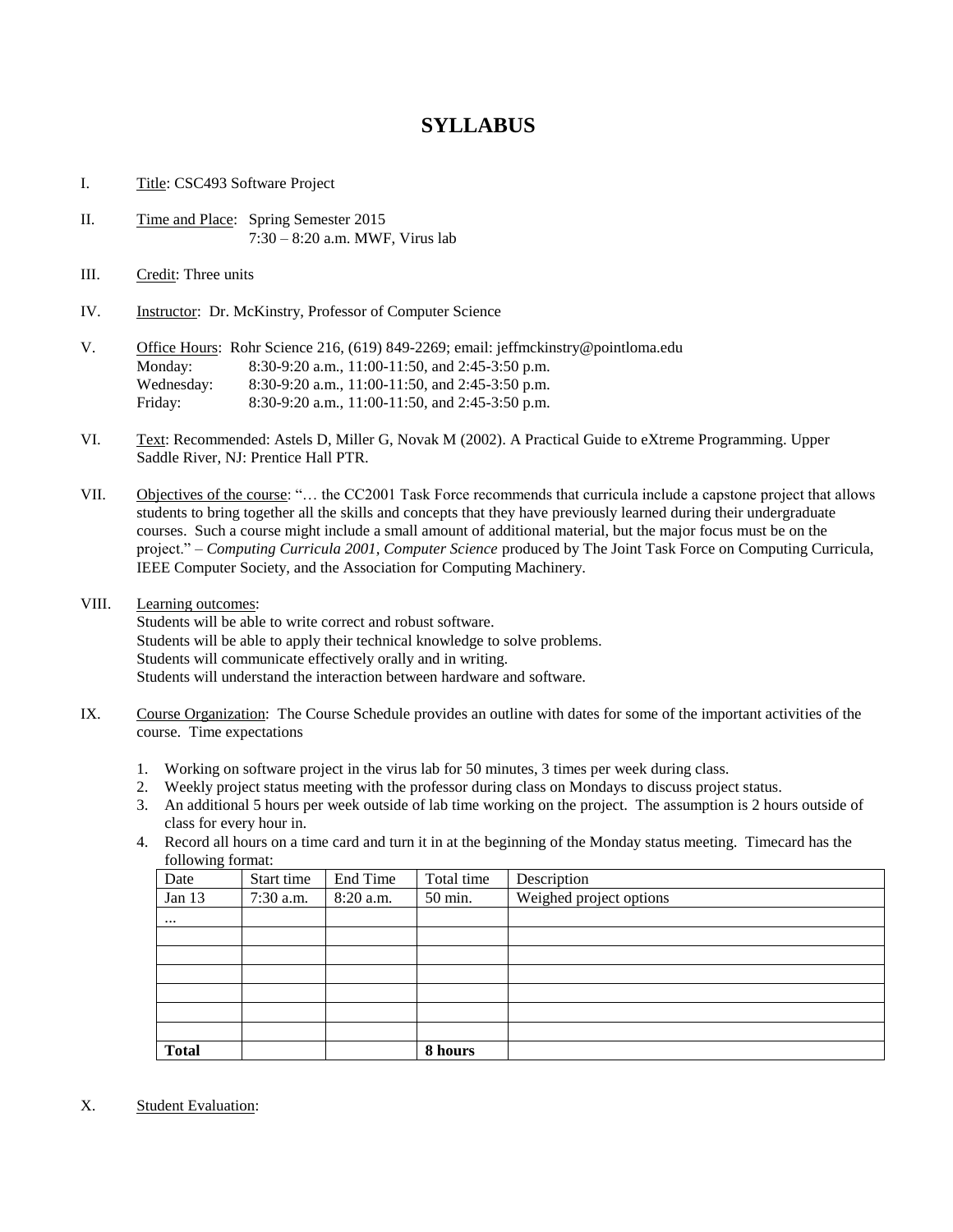| Weekly status meeting participation/attendance/timecard   |     |  |
|-----------------------------------------------------------|-----|--|
| Project Requirements (1 version)                          | 10% |  |
| Iteration 1 demo and acceptance tests                     | 15% |  |
| Iteration 2 demo and acceptance tests                     | 15% |  |
| Iteration 3 demo and acceptance tests                     | 15% |  |
| Iteration 4 demo and acceptance tests                     | 15% |  |
| Customer's grade based on final product $\&$ code quality | 15% |  |

You will be required to demonstrate your programs to the professor and to turn in an electronic copy of your work.

Grades will be determined as follows:

| 93-100% | A     |
|---------|-------|
| 90-92%  | $A -$ |
| 87-89%  | $B+$  |
| 83-86%  | B     |
| 80-82%  | $B-$  |
| 77-79%  | C+    |
| 73-76%  | C     |
| 70-72%  | $C-$  |
| 67-69%  | $D+$  |
| 63-66%  | D     |
| 60-62%  | D-    |
| $0-59%$ | F     |
|         |       |

## XI. Course Schedule (subject to change).

Week 1, Jan. 12: Pick projects. Project preference ranking due Wednesday. I will assign projects by Friday.

Week 2, Jan. 19: Team role selection Monday + user stories due Friday

Week 3, Jan. 26: project status meetings Monday + story point estimates due Friday

Week 4, Feb. 2: project status meetings Monday + weekly build demo Friday

Week 5, Feb. 9: project status meetings Monday + weekly build demo Friday

Week 6, Feb 16: project status meetings Monday + **iteration 1 acceptance tests Friday.**

Week 7, Feb 23: project status meetings Monday + weekly build demo Friday

Week 8, Mar. 2: project status meetings Monday + weekly build demo Friday

Week 9, Mar. 9: **Spring Break**

Week 10, Mar. 16: project status meetings Monday + **iteration 2 acceptance tests Friday.**

Week 11, Mar. 23: project status meetings Monday + weekly build demo Friday

Week 12, Mar. 30: project status meetings Monday **+ Easter Recess Friday**

Week 13, April 6: **Easter Recess Monday** + project status meetings Wednesday + **iteration 3 acceptance tests Friday**

Week 14, April 13: project status meetings + weekly build demo Friday

Week 15, April 20: project status meetings + weekly build demo Friday

Week 16, April 27: project status meetings + **Final product acceptance tests Friday**

Week 17, Finals week. Extra time for iteration 4 demos Monday, May 4<sup>th</sup>, from 7:30 to 10:00 a.m. (if necessary).

## XII. Projects

## **The project is a group (or possibly an individual) project. All projects must have a customer who cares about the project and wants to use the software after the course is over.**

Project #1: Neuroscience research (Applies only to juniors who plan to consider doing summer research with Dr. McKinstry in summer 2015). If interested, discus with Dr. McKinstry after class. One current project involves developing and testing software that can recognize arbitrary motion paths of 3D objects. This may involve learning to program in MATLAB. Obviously the first month will involve background reading.